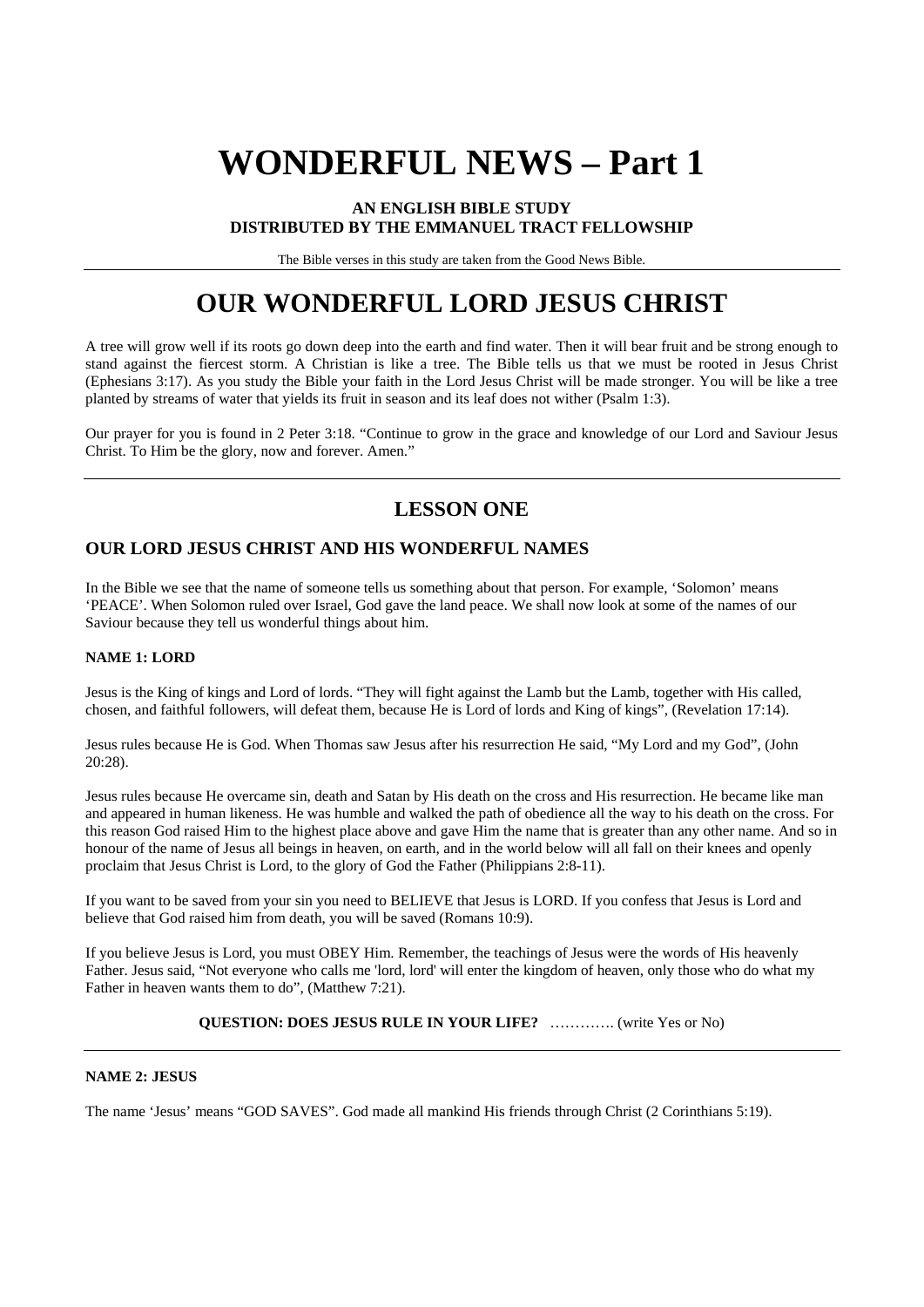This name was given to Jesus by God because He was the Son of God. God said to Mary's husband, "Joseph, don't be afraid to take Mary to be your wife, for it is by the Holy Spirit that she has conceived. She will have a son, and you will name Him Jesus - because He will save His people from their sin", (Matthew 1:20-21).

We are saved when we believe on the wonderful name of Jesus. Some did receive Him and believed in Him, so He gave them the right to become God's children (John 1:12).

**QUESTION: DO YOU BELIEVE ON THE NAME OF JESUS?** …………. (write Yes or No)

#### **NAME 3: CHRIST**

This name means 'MESSIAH' or 'ANOINTED ONE'.

God anointed His Servant Jesus with the Holy Spirit. Jesus came to this world to do the will of His heavenly Father. When He began His ministry He said, "The Spirit of the Lord is upon me, because He has chosen me to bring good news to the poor. He has sent me to proclaim liberty to the captives and recovery of sight to the blind, to set free the oppressed and announce that the time has come when the Lord will save His people", (Luke 4:18-19).

Jesus' greatest service was to die on the cross. He always had the nature of God, but he did not think that by force He should try to become equal with God. Instead of this, of His own free will he gave up all He had and took the nature of a servant. He became like man and appeared in human likeness. He was humble and walked the path of obedience all the way to death on the cross (Philippians 2:6-8).

Truly the names of our Saviour are wonderful and they tell us wonderful things about Him. As you finish this first study, read these words written by the prophet Isaiah as, by the Holy Spirit, he looked forward to the birth of Jesus.

"A child is born to us! A son is given to us! And He will be our ruler. He will be called, Wonderful Counsellor, Mighty God, Eternal Father, Prince of Peace", (Isaiah 9:6).

#### **GOD HAS PROMISED TO LIFT US UP IF WE HUMBLE OUR SELVES.**

**HAVE YOU CONFESSED THAT YOU ARE A SINNER NEEDING GOD'S SALVATION?** …………. (write Yes or No)

#### **LESSON ONE: QUESTIONS AND ANSWERS**

Here are some scriptures that give us more wonderful names of Jesus. You will find these same verses written out in full below. Find the right verse and then **fill in the missing words**. Look carefully at the words you are writing because they are saying important things to you.

| 1. "I am the ", Jesus told them. Read John 6:35 to find the missing words. |  |  |
|----------------------------------------------------------------------------|--|--|
|                                                                            |  |  |
| 3. "I am the , whoever comes in by me will be saved", John 10:9.           |  |  |
|                                                                            |  |  |
|                                                                            |  |  |
| $1:23$ ).                                                                  |  |  |

**John 6:35** "I am the bread of life," Jesus told them. "He who comes to me will never be hungry; he who believes in me will never be thirsty."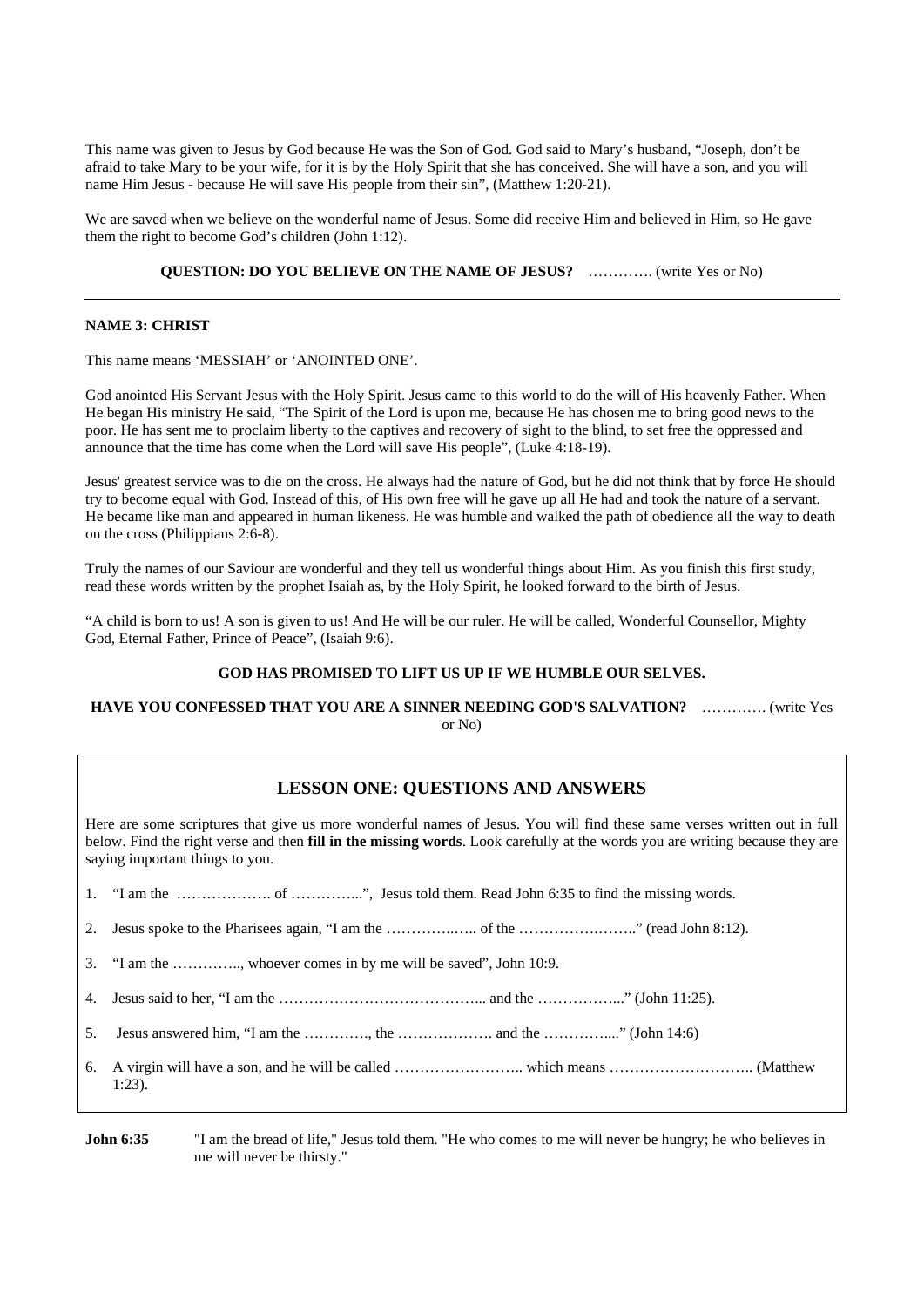| <b>John 8:12</b>  | Jesus spoke to the Pharisees again, "I am the light of the world," He said, "whoever follows me will have<br>the light of life and will never walk in darkness." |
|-------------------|------------------------------------------------------------------------------------------------------------------------------------------------------------------|
| <b>John 10:9</b>  | "I am the gate, whoever comes in by Me will be saved: he will come in and go out and find pasture."                                                              |
| <b>John 11:25</b> | Jesus said to her, "I am the resurrection and the life, whoever believes in Me will live, even though he<br>dies."                                               |
| <b>John 14:6</b>  | Jesus answered him, "I am the Way, the Truth and the Life; no one goes to the Father expect by me."                                                              |
| Matthew 1:23      | A virgin will have a son and He will be called 'Emmanuel' (which means 'God is with us').                                                                        |

#### **Answer the following questions by writing either YES or NO. (You will find the answers to these questions by reading the verses written out below.**

| Ι. | Are there many names with power to save us from sin? Read acts 4:12 below.              |  |
|----|-----------------------------------------------------------------------------------------|--|
| 2. | Can Jesus save us from our sins? (Matthew 1:21).                                        |  |
| 3. | Can we receive everlasting life through his name? (John 20:31).                         |  |
|    | 4. Is there power in His name over sickness and demons? (Mark 16:17-18 and Acts 3:6-7). |  |

- **Acts 4:12** Salvation is to be found through Him alone; in all the world there is no one else whom God has given who can save us.
- **Matthew 1:21** She will have a son, and you will name Him Jesus, because He will save his people from their sins.
- **John 20:31** But these have been written in order that you may believe that Jesus is the Messiah, the Son of God, and that through your faith in Him you may have life.
- **Mark 16:17-18** Believers will be given the power to perform miracles: they will drive out demons in My Name; they will speak in strange tongues; if they pick up snakes or drink poison, they will not be harmed; they will place their hands on sick people and they will get well.
- Acts 3:6-7 But Peter said to him, "I have no money at all, but I give you what I have: "In the name of Jesus Christ of Nazareth I order you to get up and walk!" Then he took him by his right hand and helped him up. At once the man's feet and ankles became strong.

## **LESSON TWO**

#### **OUR LORD JESUS CHRIST AND HIS WONDERFUL NATURE**

The Saviour whom we love and worship is not only the Son of Man but also the Son of God. Many witnesses confirm a truth so let us listen to the voices in the Bible confirming that Jesus is not only a man but God as well.

#### **THE TESTIMONY OF JESUS**

Jesus said: "The Father and I are one" (John 10:30). "Father, give me glory in Your presence now, the same glory I had before the world was made" (John

17:5).

"Whoever has seen me has seen the Father" (John 14:9).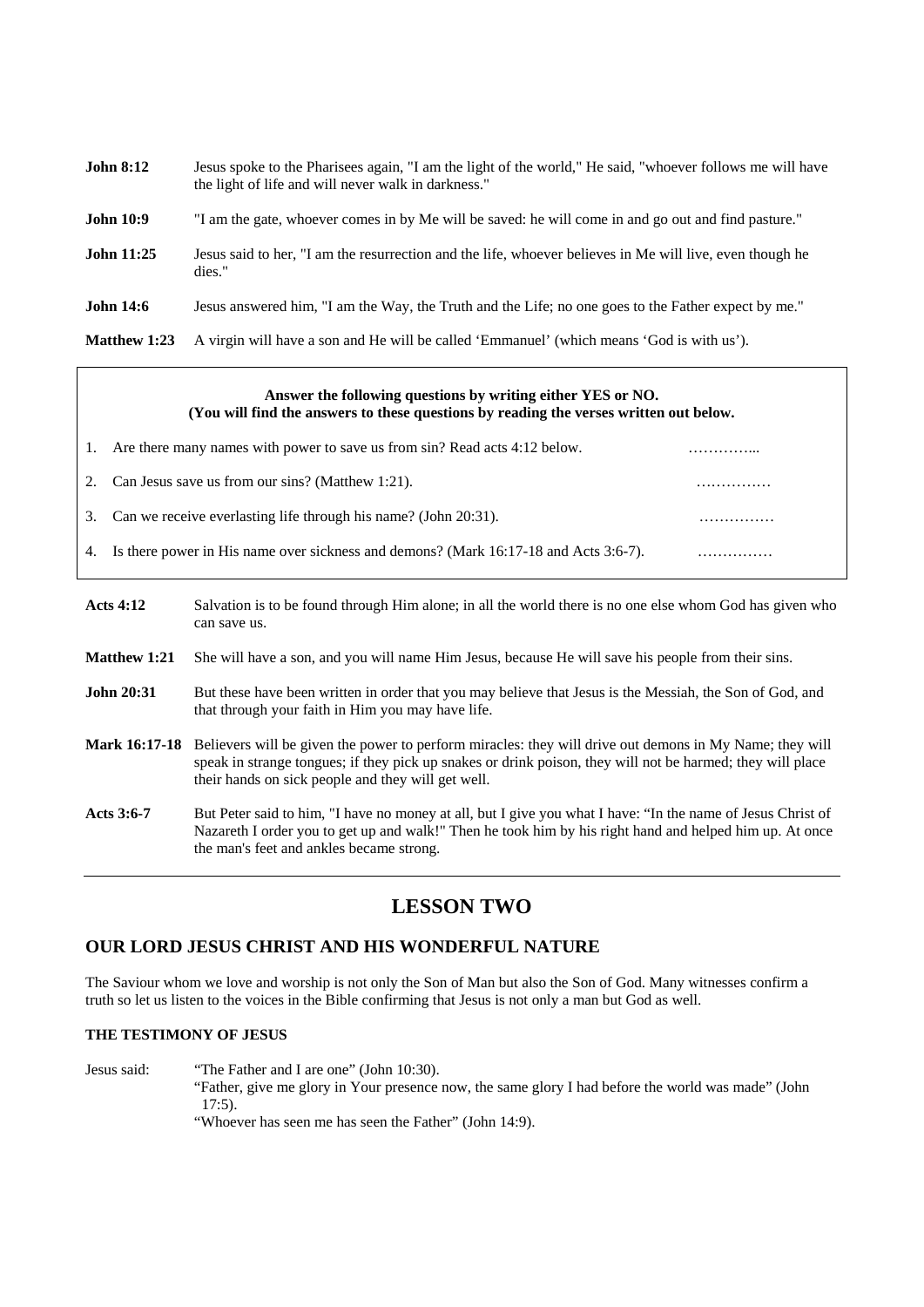When Jesus called Himself 'The Son of God', the Jews understood that He was making Himself equal with God. They replied, "We do not want to stone you because of any good deeds, but because of your blasphemy! You are only a man, but you are trying to make yourself God!".

Jesus replied, "Do not believe me if I am not doing the things my Father wants me to do. But if I do them even though you do not believe me, you should at least believe my deeds, in order that you may know once and for all that the Father is in me and that I am in the Father", (John 10:33,37,38).

#### **THE TESTIMONY OF GOD THE FATHER**

God spoke at the baptism of Jesus: "Then a voice said from heaven, 'This is my own dear Son, with whom I am well pleased'", (Matthew 3:17).

And again when Jesus was transfigured on the mountain: "While he was talking, a shining cloud came over them, and a voice from the cloud said , 'This is my own dear Son, with whom I am pleased. Listen to Him!'", (Matthew 17:5).

#### **THE TESTIMONY OF THE DISCIPLES**

Nathaniel, when he first saw the mighty power of Jesus said, "Teacher you are the Son of God! You are the king of Israel!" (John 1:49).

Later Jesus asked His disciples whom they thought He was Peter said by the Holy Spirit "you are the Messiah, the Son of the living God" (Matthew 16:16).

When Thomas saw that Jesus had really risen from the dead, he said, "My Lord and My God" (John20:28).

#### **THE TESTIMONY OF PAUL THE APOSTLE.**

Paul, writing to Titus, said that Christians were to look for the return of Jesus from heaven, and he called Him "Our great God and Saviour Jesus Christ" (Titus 2:13).

Think about these words of Paul: "For the full content of divine nature lives in Christ" (Colossians 2:9).

As we try to understand something of the wonderful nature of our Lord Jesus Christ, we remember the words of Paul: "No one can deny how great is the secret of our religion: He (God) appeared in human form" (1 Timothy 3:16).

We love Jesus because He is a MAN who suffered and died on the cross for us. We worship Jesus because He is God who overcame sin and death and Satan, and has all power in Heaven and in earth.

#### **LESSON TWO: QUESTIONS AND ANSWERS**

#### **Remember, you will find the missing words by looking at the verses written underneath.**

1. About the Son, however, God said "your kingdom ………………….will last for ever and ever". (See Hebrews 1:8 below).

2. Jesus Christ is the same …………………………., ……………… and …………………………. (Hebrews 13.8).

#### **Now answer these questions by writing either YES or NO**

1. Are there any men, angels or demons with more power than Jesus? (see Matthew 28:18). …………………………… 2. Will people be forgiven their sins if they do not believe that Jesus is the Son of God? (John 3:18, 8:24). ……………. 3. Do evil spirits know that Jesus is the Son of God? (Mathew 8:28-29) …………….

4. Does a true witness agree that Jesus became a man like us? (1 John 4:2). ……………..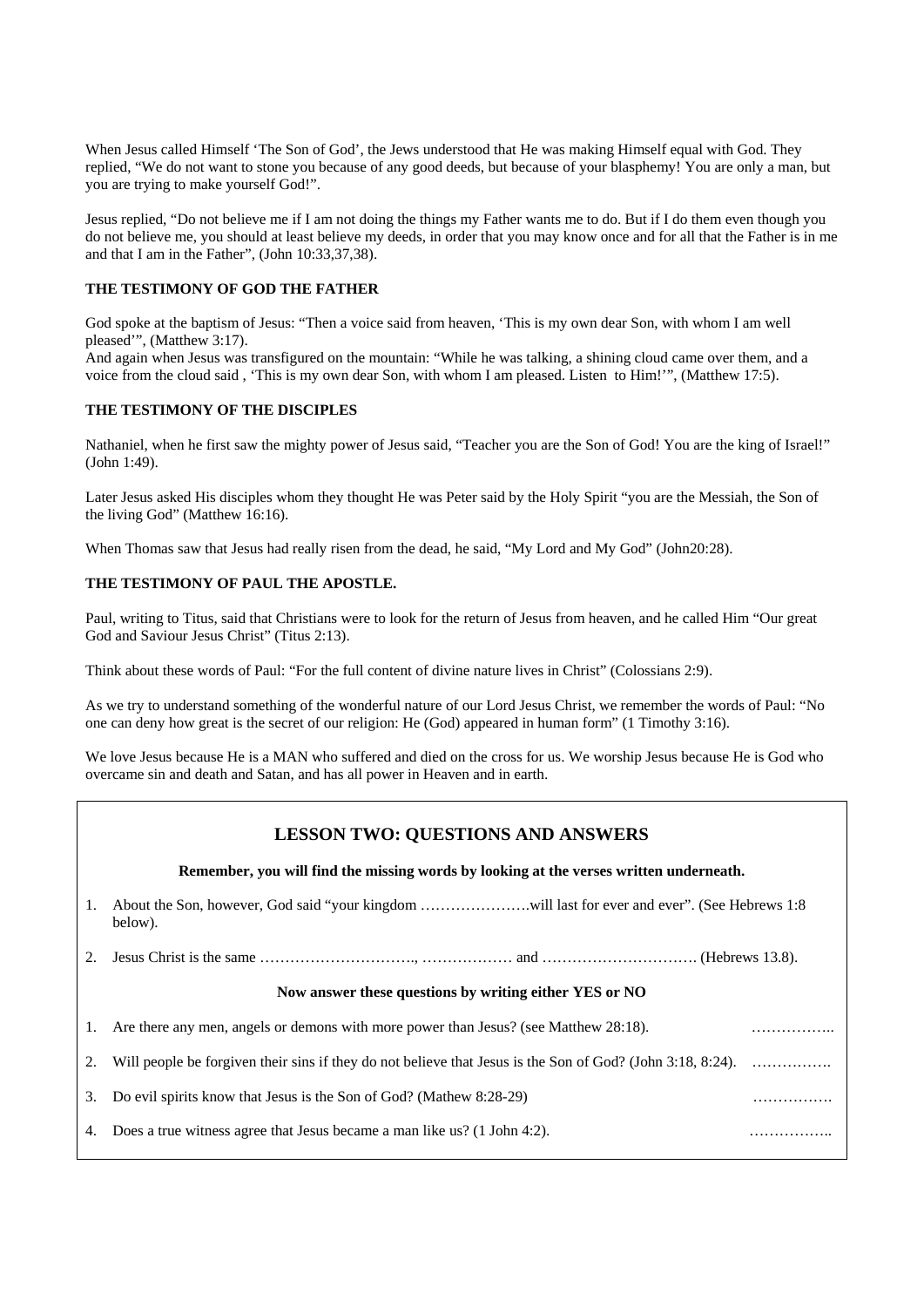| Hebrews 1:8      | About the Son, however, God said, "Your kingdom, O God, will last for ever and ever! You rule over<br>your people with justice."                                                                                                                 |  |
|------------------|--------------------------------------------------------------------------------------------------------------------------------------------------------------------------------------------------------------------------------------------------|--|
| Hebrews 13:8     | Jesus Christ is the same yesterday, today and forever.                                                                                                                                                                                           |  |
|                  | <b>Matthew 28:18</b> Jesus drew near and said to them, "I have been given all authority in heaven and on earth."                                                                                                                                 |  |
| <b>John 3:18</b> | Whoever believes in the Son is not judged; but whoever does not believe has already been judged,<br>because he has not believed in God 's only Son.                                                                                              |  |
| <b>John 8:24</b> | That is why I told you that you will die in your sins. And you will die in your sins if you don't believe<br>that, 'I AM WHO I AM'                                                                                                               |  |
| came             | <b>Matthew 8:28-29</b> When Jesus came to the Territory of Gadara on the other side of the lake He was met by two men who                                                                                                                        |  |
|                  | out of the burial caves there. These men had demons in them and were so fierce that no one dared travel<br>on that road. At once they screamed; "What do you want with us, you Son of God? Have you come to<br>punish us before the right time?" |  |
| 1 John 4:2       | This is how you will be able to know whether it is God's Spirit: anyone who acknowledges that Jesus<br>Christ came as a human being has the Spirit who comes from God.                                                                           |  |

## **LESSON THREE**

#### **OUR LORD JESUS CHRIST AND HIS WONDERFUL WORK**

There is no other work like the work of Jesus. He is the only Lamb of God. No one else had power to take away our sins. He alone is the resurrection and the life. The work of Jesus is the work of our salvation. If you want to understand this wonderful work, read carefully the following three questions and answers.

#### **WHAT WAS THE WORK THAT JESUS CAME TO DO?**

Answer: He came to do the will of His Heavenly Father. Jesus said, "I have come down from heaven to do not my will but the will of Him who sent me" (John 6:38).

The will of God the Father is to save us from sin and judgement, because He loves us. "For God loved the world so much that He gave his only Son, so that everyone who believes in Him may not die but have eternal life. God did not send His Son into the world to be its judge, but to be its Saviour" (John 3:16-17).

Jesus died on the cross of Calvary as a sacrifice for sin, in order that God could forgive us our sins. "For by the death of Christ we are set free, that is, our sins are forgiven. How great is the grace of God, which He gave to us in such a large measure!" (Ephesians 1:7-8).

He rose from the dead so that we who believe in him might live for ever. Jesus said, "In a little while the world will see me no more, but you will see me; and because I live, you also will live" (John 14:19).

#### **IF YOU ARE TRUSTING IN THIS WONDERFUL WORK OF JESUS THEN YOU HAVE FORGIVENESS OF ALL YOUR SINS AND THE GIFT OF EVERLASTING LIFE.**

#### **WHY HAD JESUS TO DO THIS WORK?**

Answer: Because all men failed to live in God's way. Everyone has sinned and was far away from God's saving presence. But by the free gift of God's grace all are put right with him through Jesus Christ, who sets them free (Romans 3:23-24).

And we are dead because of our sin for sin pays its wage -death; but God's free gift is eternal life in union with Christ Jesus our Lord (Romans 6:23).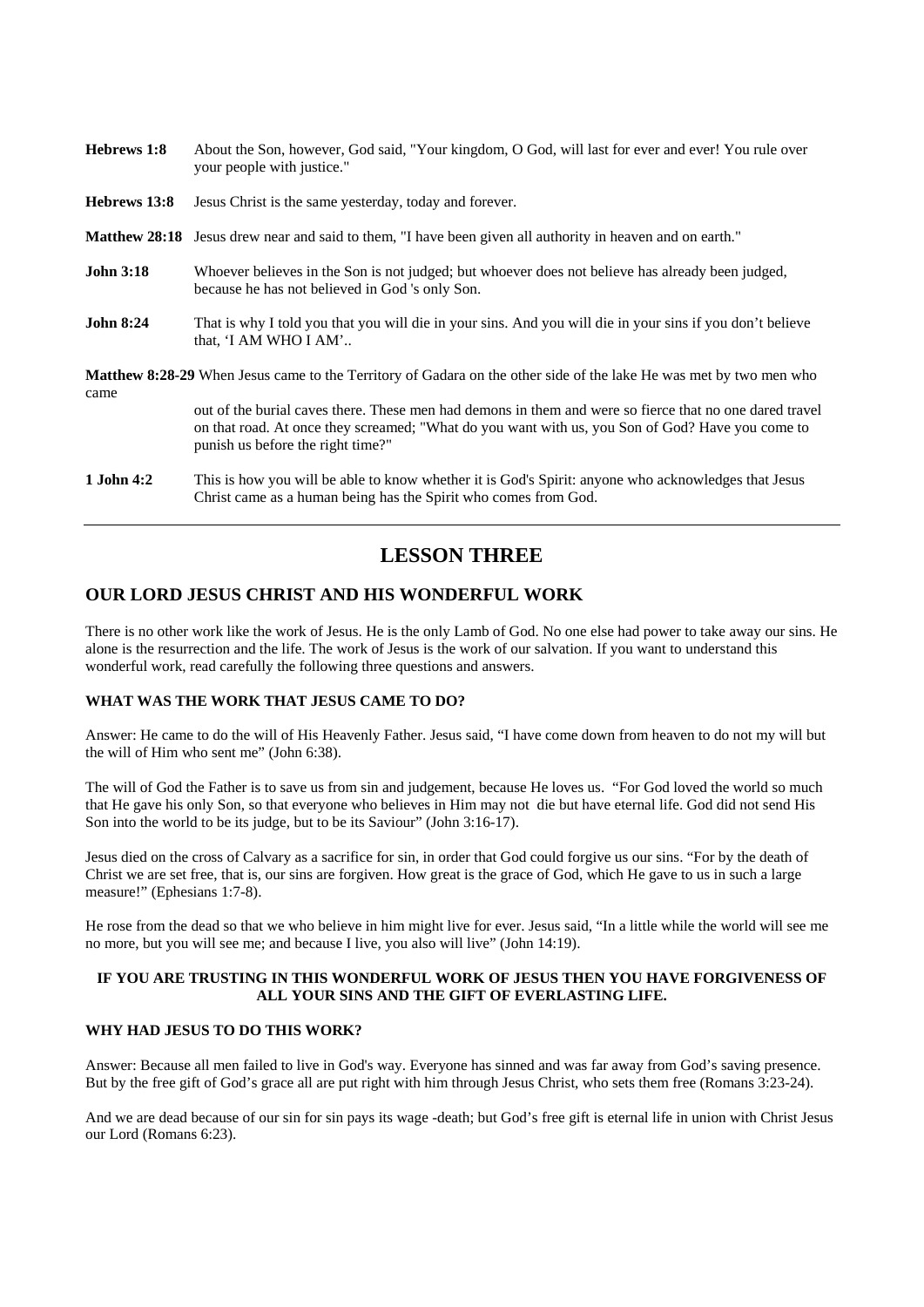We can not save our selves but when we were still helpless Christ died for the wicked at the time that God chooses (Romans 5:6).

#### **WE CAN NOT SAVE OURSELVES BY ANYTHING THAT WE CAN DO, WE MUST TRUST IN THE MIGHTY WORK OF JESUS.**

#### **HOW DID JESUS DO THIS WORK?**

Answer: Jesus gave Himself to be God's Lamb of sacrifice for our sins. John the Baptist said, "There is the Lamb of God, who takes away the sin of the world" (John 1:29).

He died in our place and took our punishment on the cross. Christ Himself carried our sins in His body to the cross, so that we mighty die to sin and live for righteousness. It is by His wounds that you have been healed. (1 Peter 2:24).

After three days in the grave Jesus rose from the dead, thus making a way from death to life for all who believe in him.

The truth is that Christ has been raised from death, as the guarantee that those who sleep in death will also be raised. For just as death came by means of a man, in the same way the rising from death comes by means of a man (1 Corinthians 15:20-21).

#### **WHEN JESUS DIED ON THE CROSS HE CRIED OUT 'IT IS FINISHED'. HE HAD COMPLETED THE WONDERFUL WORK OF SALVATION. GOD NOW COMMANDS US TO TURN FROM OUR OWN WAYS AND WALK IN HIS WAY. IF WE AGREE THAT WE ARE SINNERS AND BELIEVE THAT JESUS DIED FOR OUR SINS, GOD GIVES US HIS FORGIVENESS AND EVERLASTING LIFE.**

|                   | <b>LESSON THREE: QUESTIONS AND ANSWERS</b>                              |                                                                                                                                                                  |  |  |  |  |  |  |
|-------------------|-------------------------------------------------------------------------|------------------------------------------------------------------------------------------------------------------------------------------------------------------|--|--|--|--|--|--|
|                   | Learn more about the wonderful work of Jesus by completing these verses |                                                                                                                                                                  |  |  |  |  |  |  |
| 1                 |                                                                         |                                                                                                                                                                  |  |  |  |  |  |  |
| 2                 | Jesus said, "I have come in order that you might have " (John 10:10).   |                                                                                                                                                                  |  |  |  |  |  |  |
| 3                 |                                                                         | when you try to worship Him. (Isaiah 59:2).                                                                                                                      |  |  |  |  |  |  |
| $\overline{4}$    |                                                                         |                                                                                                                                                                  |  |  |  |  |  |  |
| 5                 |                                                                         | But because of our  He was wounded, beaten because of the  we did (Isaiah 53:5).                                                                                 |  |  |  |  |  |  |
| 1Timothy 1:15     |                                                                         | This is a true saying, to be completely accepted and believed. Christ Jesus came into the world to save<br>sinners.                                              |  |  |  |  |  |  |
| <b>John 10:10</b> |                                                                         | The thief comes only in order to steal, kill and destroy. I have come in order that you might have life - life<br>in all its fullness.                           |  |  |  |  |  |  |
| Isaiah 59:2       |                                                                         | It is because of your sins that He doesn't hear you. It is your sins that separate you from God when you try<br>to worship him.                                  |  |  |  |  |  |  |
| 1 Peter 3:18      |                                                                         | For Christ died for sins once and for all, a good man on behalf of sinners, in order to lead you to God.                                                         |  |  |  |  |  |  |
| Isaiah 53:5       |                                                                         | But because of our sins He was wounded, beaten because of the evil we did. We are healed by his<br>punishment, He suffered, made whole by the blows He received. |  |  |  |  |  |  |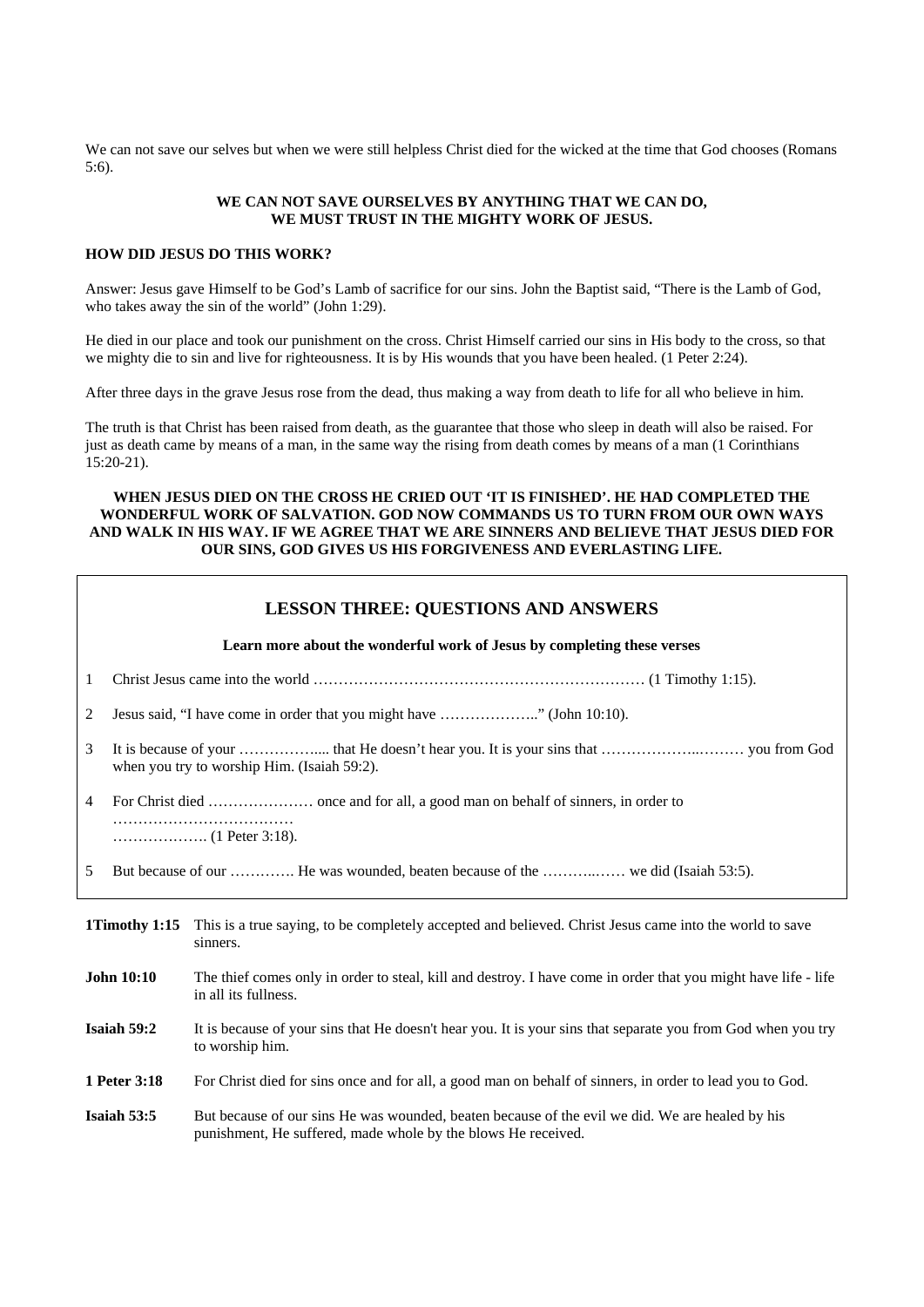|              | Once again answer these questions with a YES or NO (see the scriptures below) |                                                                                                                                                                   |   |  |  |
|--------------|-------------------------------------------------------------------------------|-------------------------------------------------------------------------------------------------------------------------------------------------------------------|---|--|--|
| $\mathbf{1}$ |                                                                               | Are we all sinners? (Romans 5:12).                                                                                                                                | . |  |  |
| 2            | Does God want to save everyone? (2 Peter 3:9).                                |                                                                                                                                                                   |   |  |  |
| 3            | Can we save ourselves? (Ephesians 2:8-9).                                     |                                                                                                                                                                   |   |  |  |
| 4            | Must we tell others that Jesus is our Lord and Saviour? (Matthew 10:32-33).   |                                                                                                                                                                   |   |  |  |
| 5            | Can we be sure that we are saved? (1 John 5:13).                              |                                                                                                                                                                   |   |  |  |
| Romans 5:12  |                                                                               | Sin came into the world through one man, and his sin brought death with it. As a result, death has spread<br>to the whole human race because everyone has sinned. |   |  |  |
| 2 Peter 3:9  |                                                                               | The Lord is not slow to do what He has promised as some think Instead. He is patient with you because                                                             |   |  |  |

- not slow to do what He has promised, as some think. Instead, He is patient with you, because He doesn't want anyone to be destroyed, but wants all to turn away from their sins.
- **Ephesians 2:8-9** For it is by God's grace that you have been saved through faith. It is not the result of your own efforts, but God's gift, so no one can boast about it.
- **Matthew 10:32-33** If anyone declares publicly that he belongs to me, I will do the same for Him before my Father in heaven, But if anyone rejects me publicly, I will reject him before my Father in heaven.
- **1John 5:13** I am writing this to you so that you may know that you have eternal life you that believe in the Son of God.